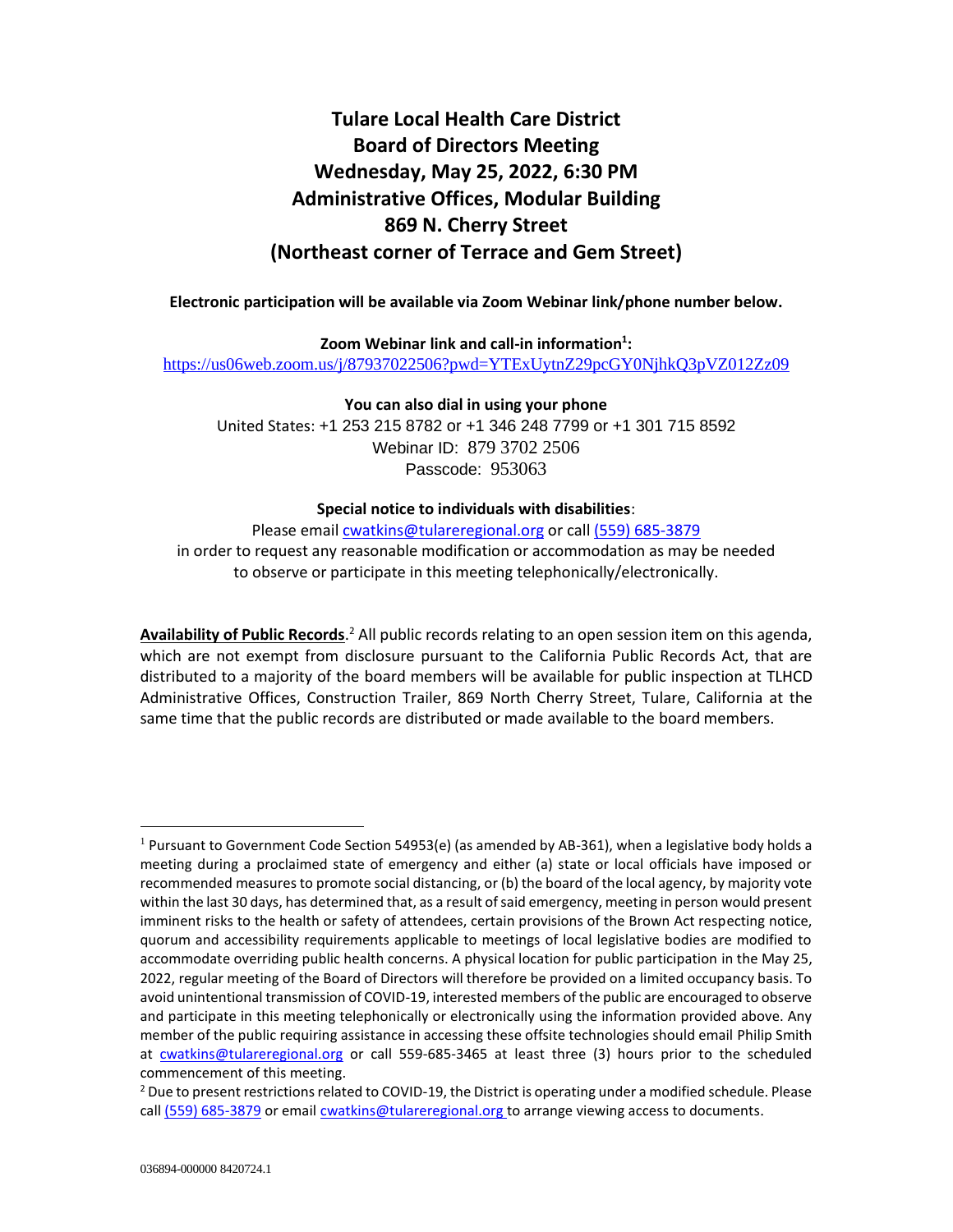# **AGENDA**

## **Tulare Local Health Care District Board Members:**

| Kevin Northcraft      | President             | District 4 |
|-----------------------|-----------------------|------------|
| Mike Jamaica          | <b>Vice President</b> | District 2 |
| Xavier J. Avila       | Secretary             | District 5 |
| Margaret Fidler       | <b>Treasurer</b>      | District 3 |
| <b>Brandon Taylor</b> | Director              | District 1 |

#### **1. Call to Order**

- a. Roll Call
- b. Welcome/Introductions
- c. Pledge of Allegiance
- **2. Public Comment:** The public may comment on any item of public interest within the jurisdiction of the Tulare Local Healthcare District Board of Directors. In the interest of time and equal opportunity, speakers are requested to observe a 3-minute maximum time limit (subject to change at the Chair's direction). In accordance with the Brown Act, if a member of the public addresses an item not on the posted agenda, no response or action on the item may occur during the meeting.

## **3. Announcements – Board**

## **4. Consent Agenda**

- a. 3/23/2022 Regular Board Meeting Minutes
- b. 4/27/2022 Regular Board Meeting Minutes
- c. Discussion and Action Related to Continuation of Remote Attendance Accommodations (by Zoom) in Accordance with AB 361
- **5. Presentation by Ascend Medical Holdings – William Harlan** Recommendations for Tower and other project financing.

## **6. Presentation by Wulff, Hansen & Co. – Roy Nelson**

Wulff, Hansen & Co. specializes in revenue bonds and refinancing and handled District's last bond refinance. This presentation will cover potential Tower financing options and other projects.

**7. Discussion and Possible Action regarding Evolutions Proposal from ENGIE Services US – Ashu Jain**

Board to consider action on revised construction budget and feasibility of Evolutions Solar project as currently proposed.

- **8. Tulare Hospital Foundation Update – Jan Smith**
- **9. Hospital Tower Construction Committee – John Atilano/Roy Magdaleno/Nancy Overstreet**
	- a. Update on Tower Project(s)
	- b. Discussion regarding possible change in the role of the committee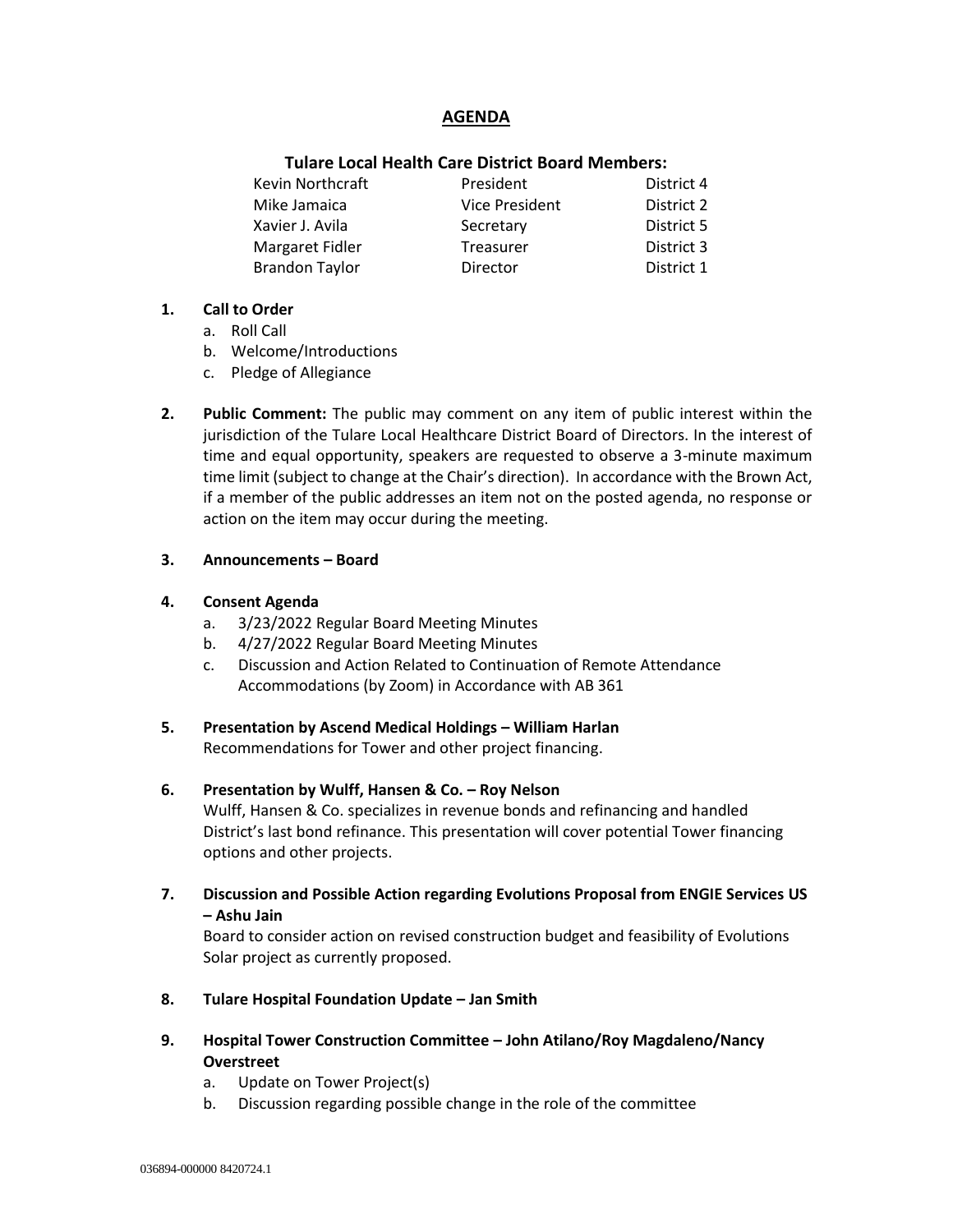## **10. Evolutions Fitness & Wellness Center Update – Jayne Presnell**

## **11. Discussion and Action Related to the Funding of New Fire Panel** – **Philip Smith, CEO**

a. Board to consider action related to replacement of existing hospital fire panel due to malfunctioning test capability. This is a sole-source project to be completed by Simplex due to the proprietary nature of the equipment involved.

## **12. Discussion and Action to Approve Resolution 910 Disposal of Surplus Goods – Philip Smith, CEO**

a. Board to consider action regarding one District-owned but inoperative 1988 Ford F-350 with vacuum and sweeper attachment is currently located at and awaiting a lien sale by DD Towing in Tulare.

## **13. Discussion and Possible Action regarding Support Groups sponsored by the District Through its Evolutions Facilities** – **Philip Smith, CEO**

- a. Bereavement Group Proposal
- b. Women's Veteran Social Group Proposal
- c. Addiction Support pending
- d. Diabetes Education pending
- e. Domestic Violence pending

## **14. Chief Executive Officer Report**

- a. Property Management Update
	- i. Discussion regarding prospective lease representatives
	- ii. Property asbestos remediation and demolition
- b. Recap of Adventist Health, Central Valley Network Discussions
- c. Discussion regarding Assistant Controller working remotely
- d. IT Services Update

# **15. Discussion and Action to Approve Resolution 911 Requesting and Consenting to Consolidation of Election Setting Forth the Specification of the Election Order regard to the November 8, 2022 Election – Philip Smith, CEO**

## **16. Financial Report**

## **Discussion and Action to Approve Financials:**

a. TLHCD Internal Financial Statements – April 2022

## **17. Suspend Open Session – Recess to Closed Session**

## **18. Closed Session**

- a. Potential Litigation (*pursuant to Ca. Govt. Code § 54956.9*)
- b. Conference with Interim Legal Counsel Existing litigation (*pursuant to Ca. Govt. Code § 54956.9*):
	- i. *In re Tulare Local Healthcare District dba Tulare Regional Medical Center* United States Bankruptcy Court Eastern District of California Case No. 17- 13797